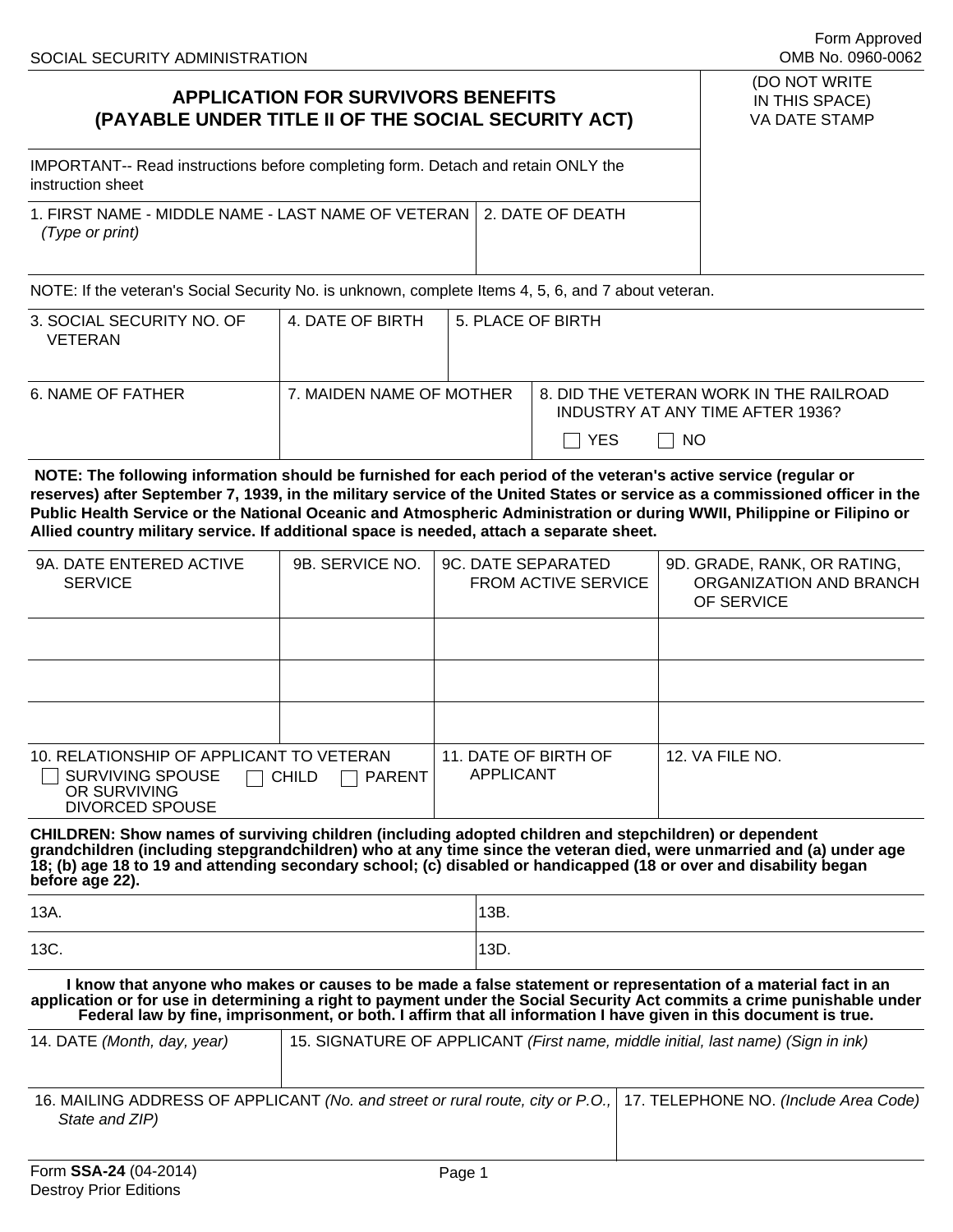| WITNESSES REQUIRED ONLY IF SIGNATURE OF APPLICANT IS MADE BY "X" MARK ABOVE |                                                |                                                                                             |        |
|-----------------------------------------------------------------------------|------------------------------------------------|---------------------------------------------------------------------------------------------|--------|
| <b>18A. SIGNATURE OF WITNESS</b>                                            |                                                | 18B. ADDRESS OF WITNESS (No. and street, city, State and<br>ZIP Code)                       |        |
| 19A. SIGNATURE OF WITNESS                                                   |                                                | 19B. ADDRESS OF WITNESS (No. and street, city, State and<br>ZIP Code)                       |        |
|                                                                             |                                                | ITEMS BELOW TO BE COMPLETED BY THE DEPARTMENT OF VETERANS AFFAIRS Use reverse for "Remarks" |        |
| 20. PROOFS RECEIVED                                                         |                                                | 21. PROOFS REQUESTED FROM CLAIMANT OR OTHER<br>(Specify)                                    |        |
| <b>DEATH</b>                                                                | (NAME)                                         | <b>DEATH</b>                                                                                | (NAME) |
| <b>MARRIAGE</b>                                                             | (NAME)                                         | <b>MARRIAGE</b>                                                                             | (NAME) |
| <b>AGE</b>                                                                  |                                                | AGE                                                                                         |        |
| OTHER (Specify)                                                             | (NAME)                                         | OTHER (Specify)                                                                             | (NAME) |
| 22. DATE                                                                    | 23. NAME AND ADDRESS OF TRANSMITTING VA OFFICE |                                                                                             |        |

## **IMPORTANT: PLEASE READ THE FOLLOWING BEFORE YOU COMPLETE THE SSA-24. INSTRUCTIONS FOR COMPLETING FORM SSA-24, APPLICATION FOR SURVIVORS BENEFITS (Payable Under Title II of the Social Security Act)**

This application form, SSA-24, is an Application for Survivors Benefits Payable under Title II of the Social Security Act, as amended. Under authority of section 202(o) of the Social Security Act, the application requests information in order to determine eligibility to social security benefits.

You do not have to complete this application; there are no penalties under the law if you do not complete part or all of the SSA-24. However, it is usually to your advantage to provide the information because not providing it could prevent an accurate and timely decision on your claim or could result in the loss of some benefits or insurance coverage.

If you do wish to supply the information requested on the SSA-24, this information will be forwarded to the Social Security Administration and used by them to determine whether social security benefits may be payable to surviving dependent(s) of the veteran. Social Security will then contact you regarding any social security benefits payable based on information given on this form.

If you should have any question about entitlement to social security benefits or the information you have provided on this form, please contact your local social security office.

Complete each item of the attached application, Form SSA-24, (except Items 20 through 23). When signed and dated the form SHOULD BE LEFT ATTACHED to your completed

## **• VA FORM 21-534, Application for Dependency and Indemnity Compensation, Death Pension and Accrued Benefits by a Surviving Spouse or Child (Including Death Compensation if Applicable) or**

**• VA FORM 21-535, Application for Dependency and Indemnity Compensation by Parent(s) (Including Accrued Benefits and Death Compensation When Applicable).**